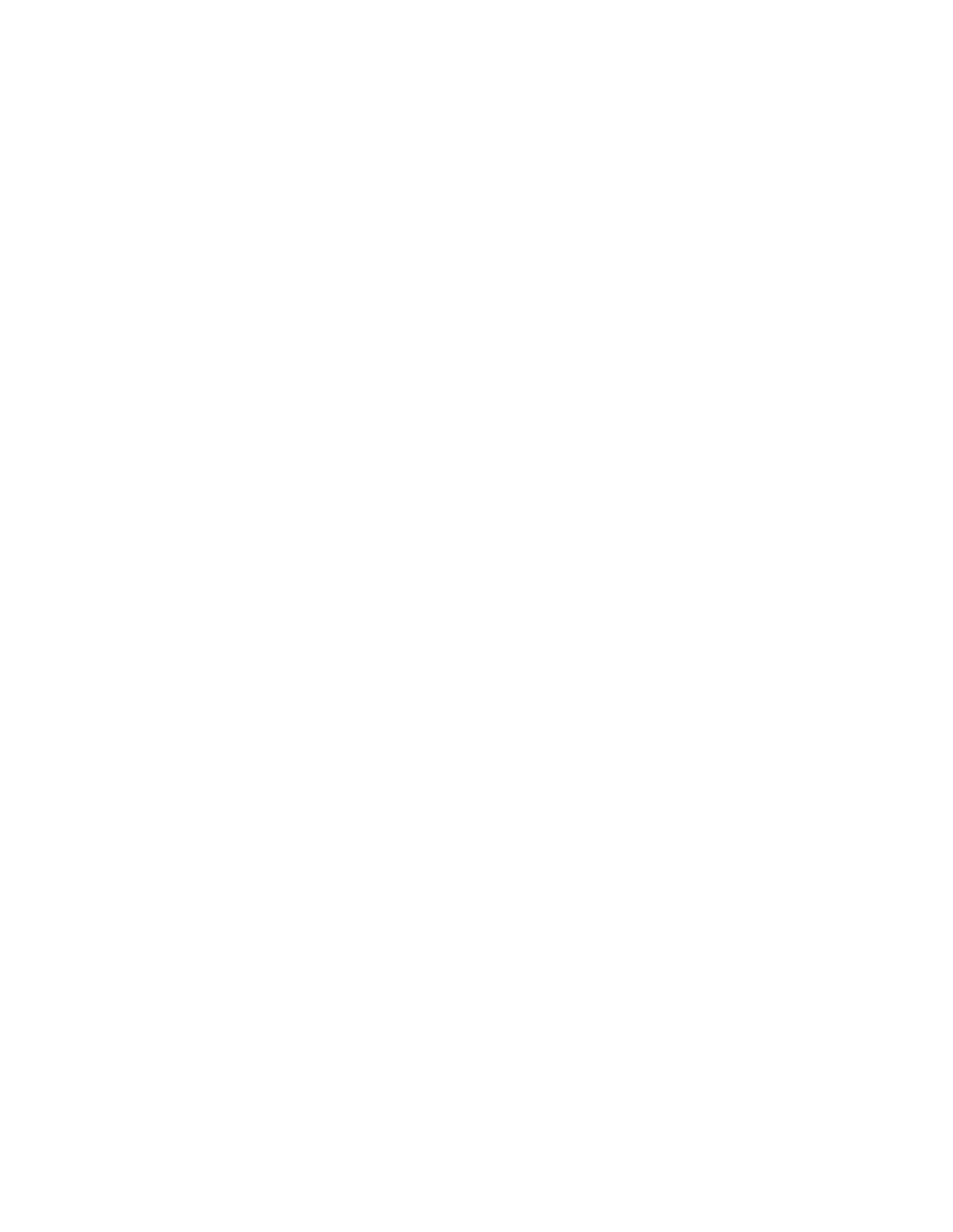# "The Christmas Story"

This devotional is provided to aid you in your desire to know, love and worship Jesus Christ more fully during this Christmas season. Over the next six weeks we will study themes from Christmas. We encourage you to complete the Bible studies for the six days following each sermon.

The preaching schedule for the next several weeks will be as follows:

**November 26:** "Prophecies Concerning the Messiah" **December 3:** "Immanuel, God With Us" **December 10:** "The Birth of Jesus" **December 17:** "Heavenly Hosts, Praising God" *(Adult & Children Choirs Singing)* **December 24:** "Wise Men Still Seek Him" **December 31:** "Christmas Exists for the Earth-wide Worship of God" *\*All sermons will be available on LiveStream and will be available www.hscaudio.org.*

We trust that this sermon series and this devotional tool will encourage you in your daily walk with Jesus Christ. May you have an especially blessed Christmas season!

# *Merry Christmas!*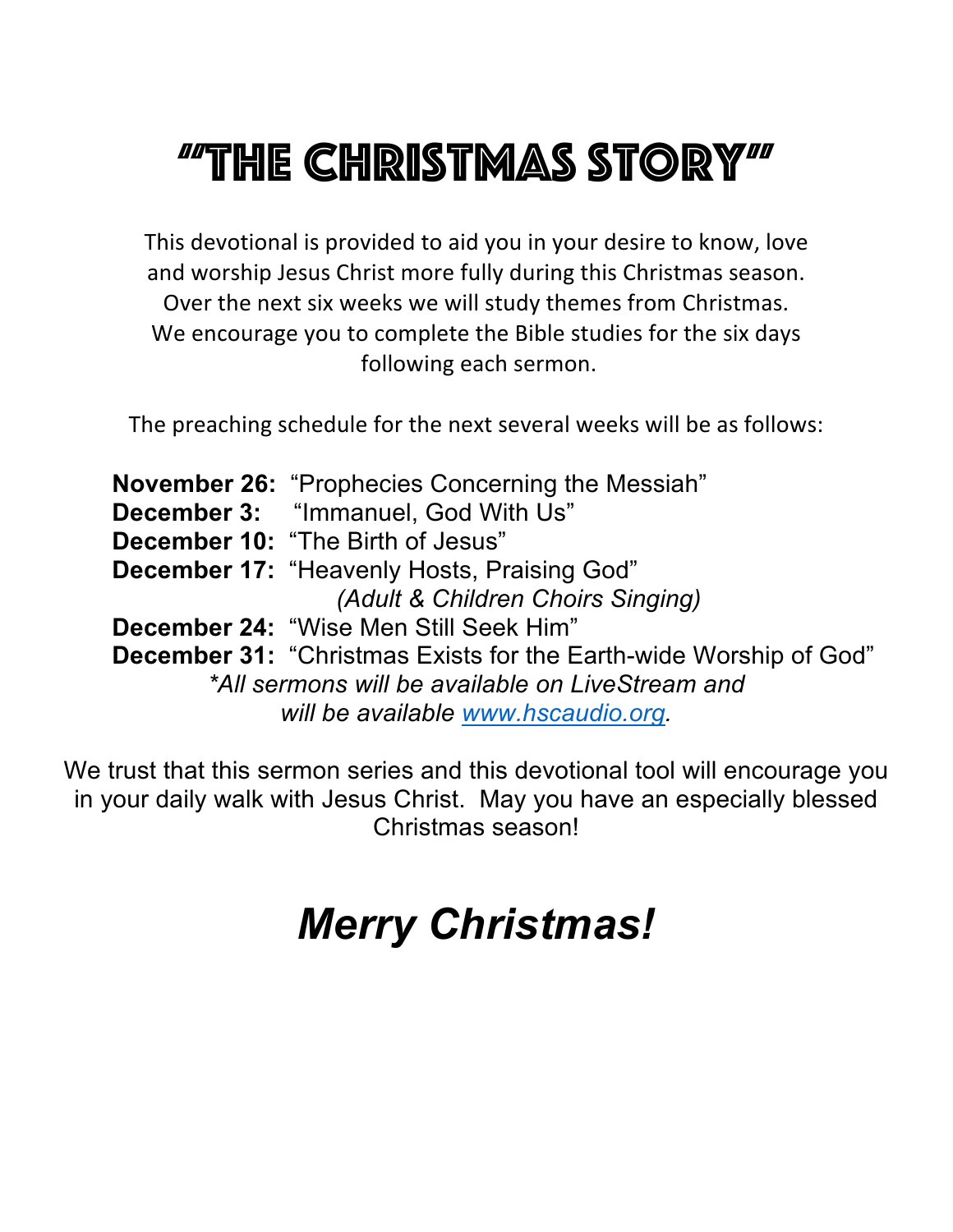## Week 1: TO FULFILL WHAT HAS BEEN SPOKEN BY THE PROPHETS

(NOVEMBER 27-DECEMBER 2)

#### **MONDAY** Read Matthew 1:20; 2:12-13, 19, 22 Overseen by Heaven

The movements of Joseph and Mary were overseen from Heaven.

- 1) What methods did God use to direct Joseph and Mary and the Wise Men?
- 2) Why does it seem that God oversaw these activities so directly?

#### TUESDAY/ Read Matt. 2:1-18 *Herod's Concerns*

Herod also was concerned about the news of this child who was to be born.

- 1) Why would Herod have been concerned about the question of the Wise Men in 1:2?
- 2) What in this chapter would support your conclusions?

#### WEDNESDAY/ Review Matthew 1-2 **To Fulfill What the Lord Had Spoken**

Five times in Matthew 1 & 2 we read that certain things were accomplished to fulfill God's prophecies.

List here the verses and what was promised:

- 1.
- 2.
- 3.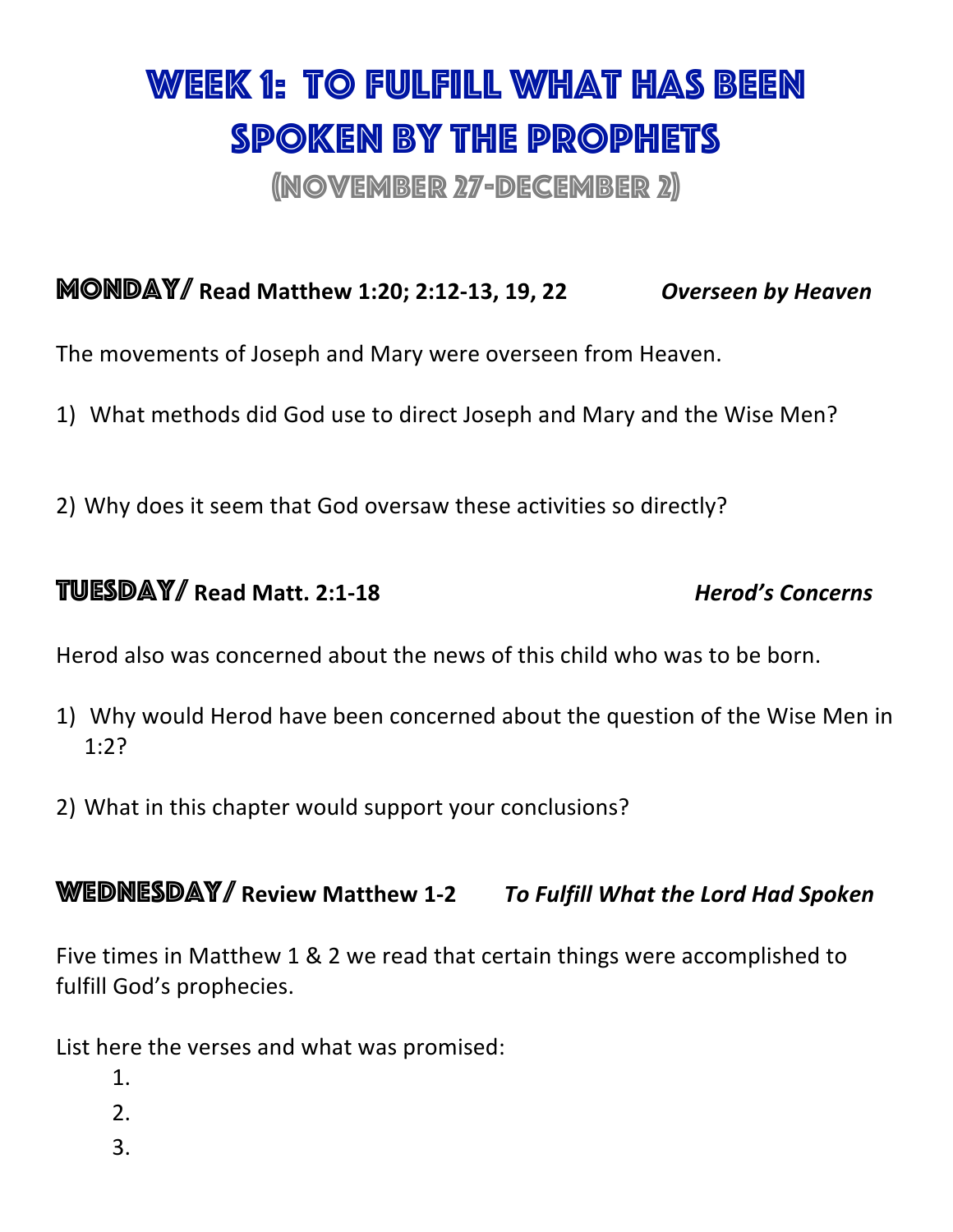### THURSdaY/ **Read Matthew 1:21** *A Name with Purpose*

This child whose birth was described in Matthew 1-2 was stated in these chapters with two specific purposes.

In Matthew 1:21 we are told His name. What does this name tell us about one purpose of the child?

#### **FRIDAY/** Read Matthew 1:21 Another Name with Purpose

We have seen one purpose of the arrival of Jesus that was described in His name. But the Old Testament passage (Isaiah 7:14) that is quoted does not use the same name. 

In Matthew 1:23, what is the name that is given and how does that point to the purpose of Jesus coming to earth?

#### SATURdaY/ **Read Matthew 1:21**  *Another Name with Purpose*

Can you list several reasons that you have to be thankful as we remember the birth of Jesus, God's Son?



All this took place to fulfill what the Lord had spoken by the prophet: "Behold, the virgin shall *conceive and bear a son, and they shall call his name Immanuel"* (which means, God with us).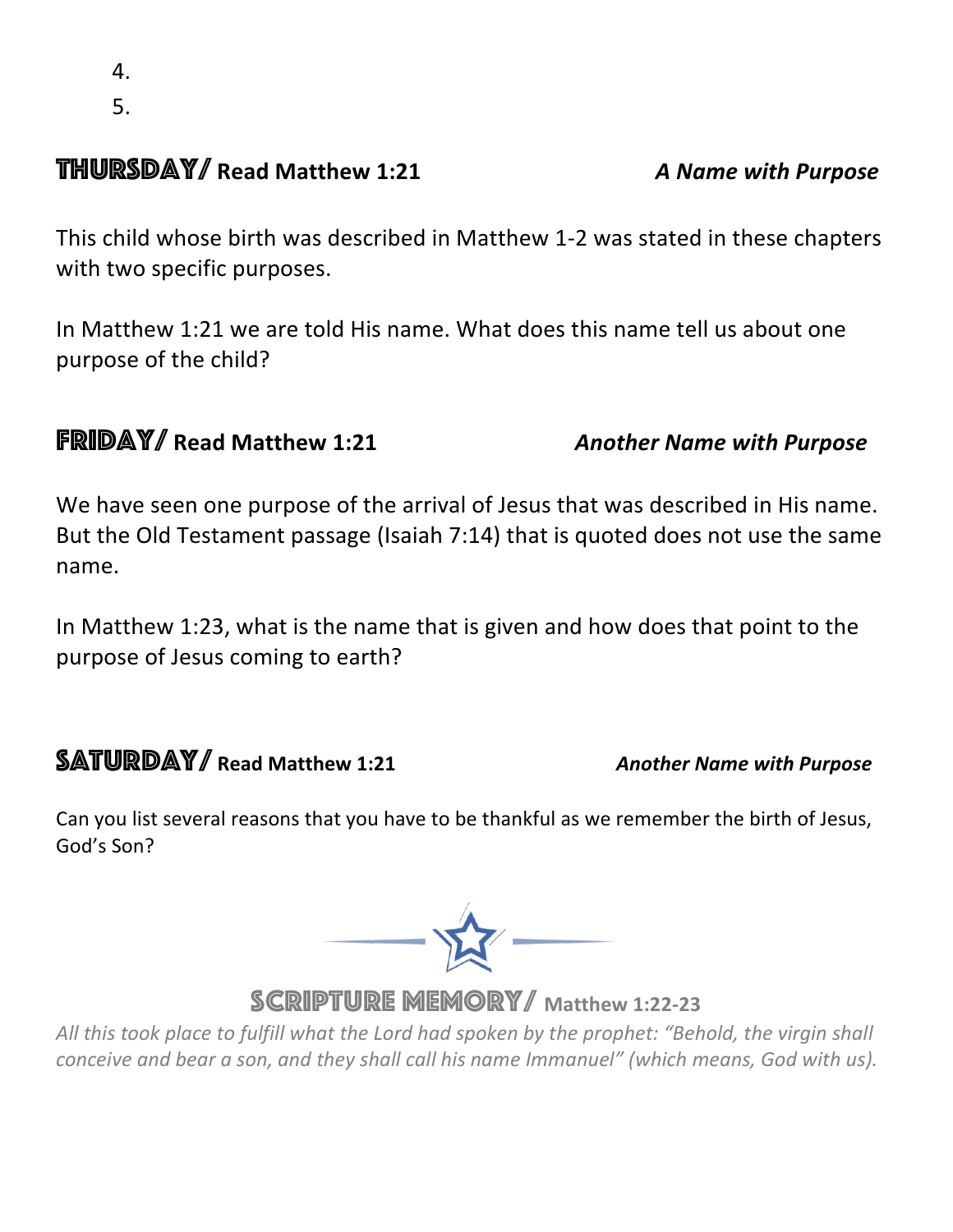## Week 2: Immanuel, God with us (December 4-10)

#### **MONDAY/** Read John 1 *God is Eternal*

- 1) If God is eternal, then what does John 1:1 mean when it says, "In the beginning"?
- 2) Through the Word (Jesus  $-$  John 1:14) all things were made and in Him was life. What implications for my life do these facts have?

#### TUESDAY/ Read Ephesians 2:11-22 *God Provided a Foundation*

- 1) According to this passage, to whom is Paul writing? Not the city...who are his readers?
- 2) Upon whom or what was the church established  $(v. 20)$ ?

#### WEDNESDAY/ Read 1 John 3:1-3 *God Seeks Us Because of Love*

- 1) How has God lavished his love on us?
- 2) What causes us to purify ourselves?

#### THURSDAY/ Read Isaiah 7 **THURSDAY** Read Isaiah 7

1) In this account of two kings fighting against Israel, God told King Ahaz why he needn't worry about the enemies Israel faced. In verses 7-9, what did God tell Ahaz about these two kings?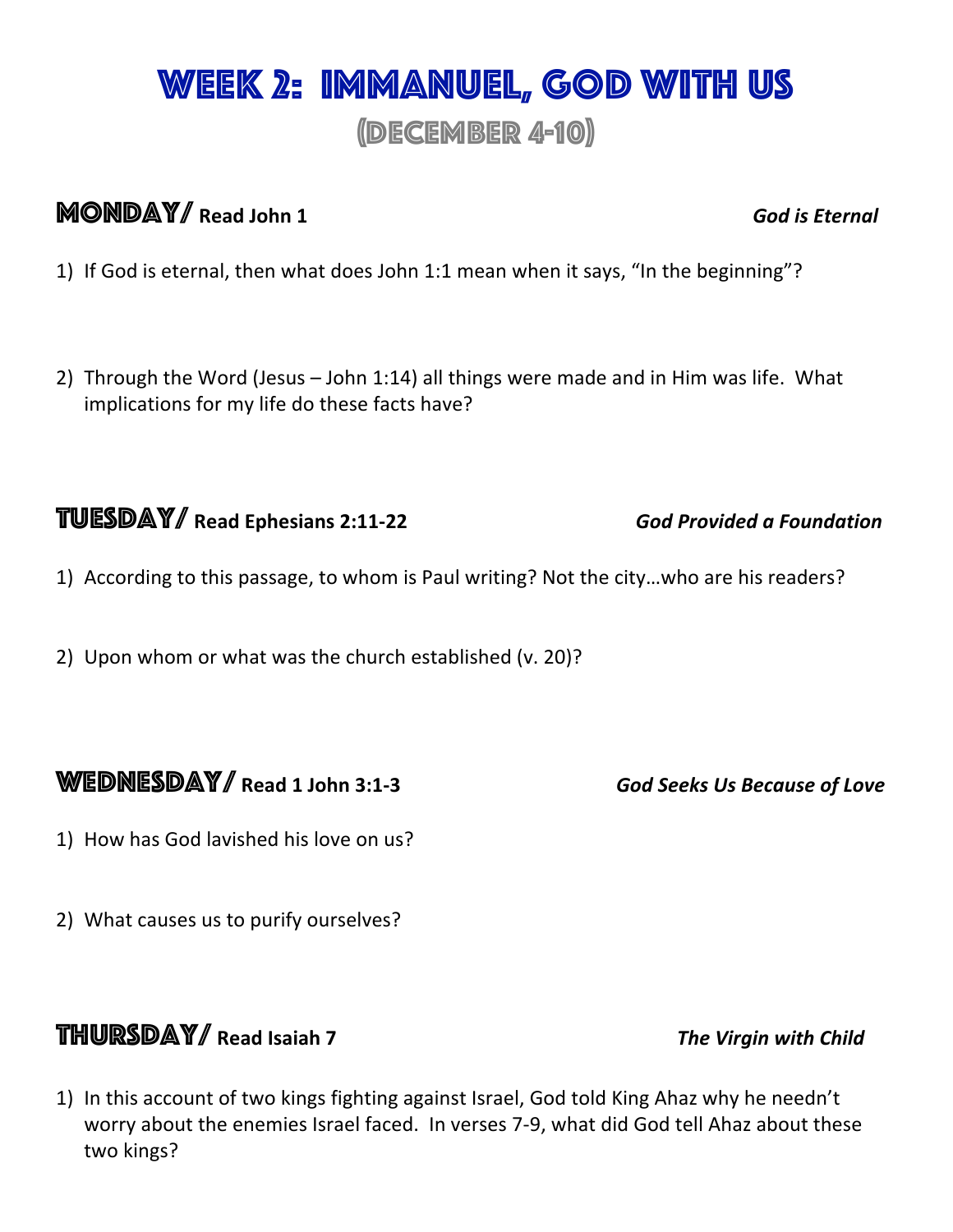- 2) A child was promised as a sign to Israel. His name was Immanuel. What was special about him?
- 3) According to Matthew 1:23, what did the child's name mean?

#### **FRIDAY/** Read Isaiah 9 *The Child Ruler*

- 1) What are some of the blessings of the Kingdom mentioned in verses 1-5?
- 2) In verses 6-7, God gives the promise of His Son. How is Jesus described? (There are at least 7 descriptors)

#### **SATURDAY/** Read Matthew 1:18-23 The Fulfillment

Matthew identifies Jesus as the fulfillment of Isaiah 7:14.

What implications for our lives are there because Jesus is "God with us"?



**SCRIPTURE MEMORY/** John 1:14

And the Word became flesh and dwelt among us, and we have seen his glory, glory as of the only Son from the Father, *full* of grace and truth.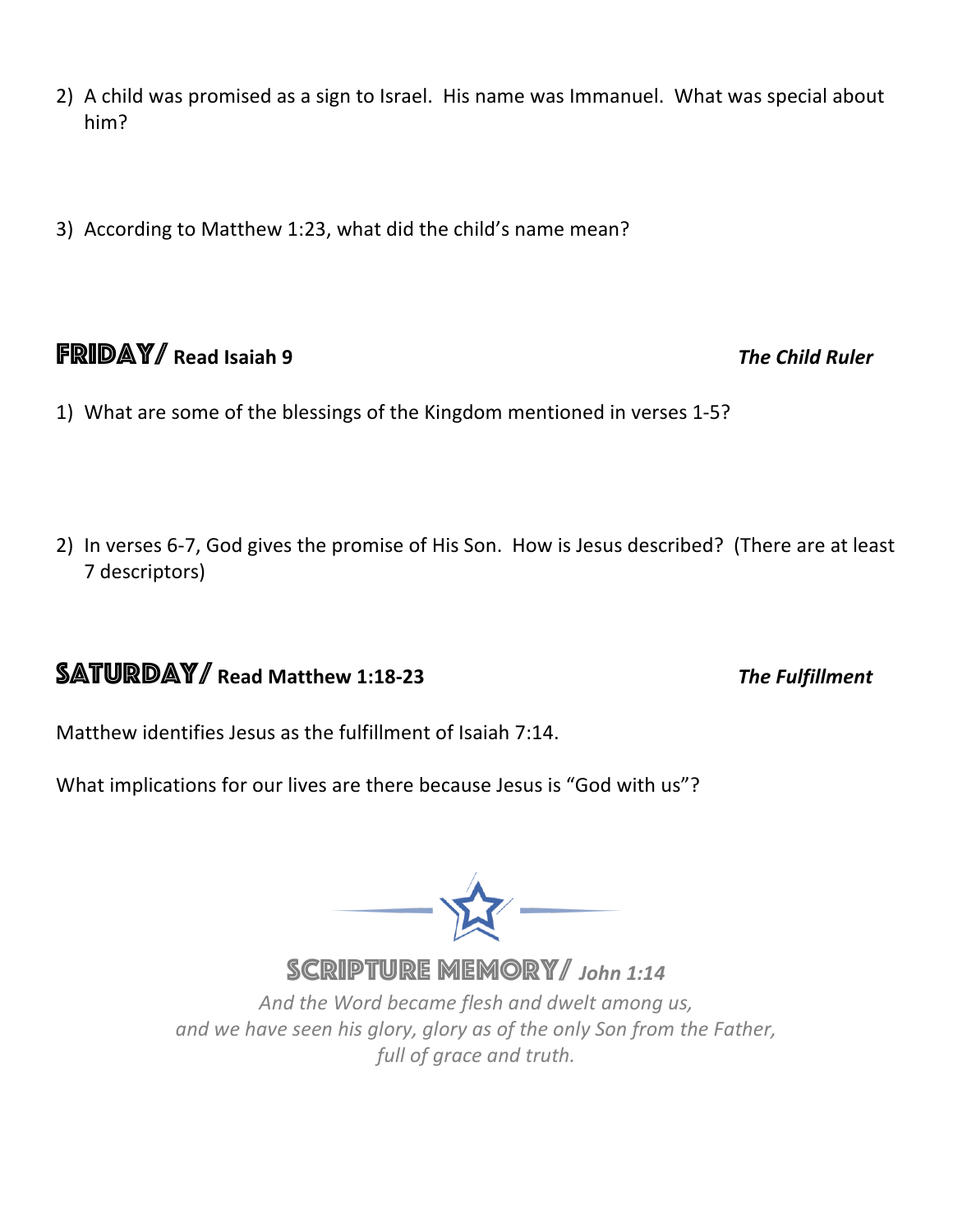# WEEK 3: THE BIRTH OF JESUS

(December 12-16)

#### **MONDAY** Read Matthew 1:1-17 The Genealogy of Jesus

- 1) Who are the four earliest men in this genealogy?
- 2) What four women are in this family listing?
- 3) What is unique about each of these women?
- 4) What is so wonderful about the inclusion of these women in the genealogy of Jesus?

### Tuesday/ **Read Luke 1:26-38** *The Birth Foretold*

- 1) What were some of the amazing things Gabriel told Mary?
- 2) What did Gabriel tell Mary in answer to her question, "How will this be?"
- 3) What can we learn from Mary's response to Gabriel?

#### **WEDNESDAY/** Read Luke 2:1-7 *The Birthplace of Jesus*

- 1) Why do you think that Luke included the details Caesar Augustus and Governor Quirinius?
- 2) Jesus was born in Bethlehem, but his family did not live there. What brought them to Bethlehem?
- 3) Why does it matter where Jesus was born?

#### **THURSDAY/** Read Luke 2:8-20 *THURSDAY/* Read Luke 2:8-20

1) What specific sign were the shepherds to look for and how do you think it helped them find baby Jesus?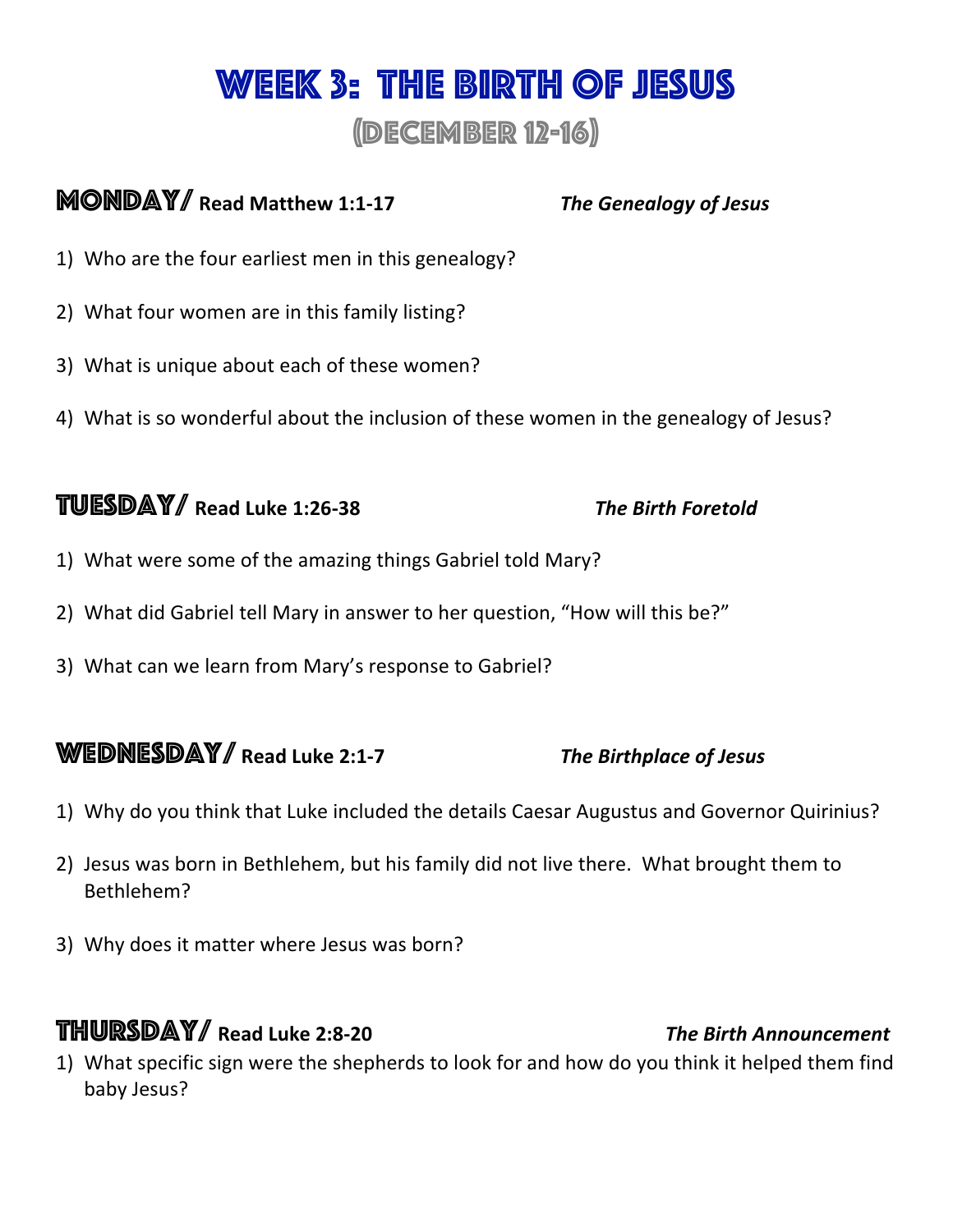- 2) How did the various people (shepherds, townspeople, Mary) respond to either the angelic announcement or the shepherds' report?
- 3) How do you think you might have responded to the shepherds' report?
- 1) What happened during Joseph and Mary's betrothal period?
- 2) Why did Joseph go ahead with his marriage to Mary?
- 3) Did Mary remain a perpetual virgin as taught by some religions?

### **SATURDAY** / Read Luke 2:21-40 *The Affirmation of Jesus*

- 1) What does Luke record about the naming of the baby?
- 2) What events occurred at the temple that must have encouraged Joseph & Mary?
- 3) In what ways was Jesus young life typical as a Jewish boy in his day?



**SCRIPTURE MEMORY/** Luke 2:10-11

And the angel said to them, "Fear not, for behold, I bring you good news of great joy that will be for all the people. For unto you is born this day *in the city of David a Savior, who is Christ the Lord."* 

Friday/ **Read Matthew 1:18-25 "The Birth of Jesus"**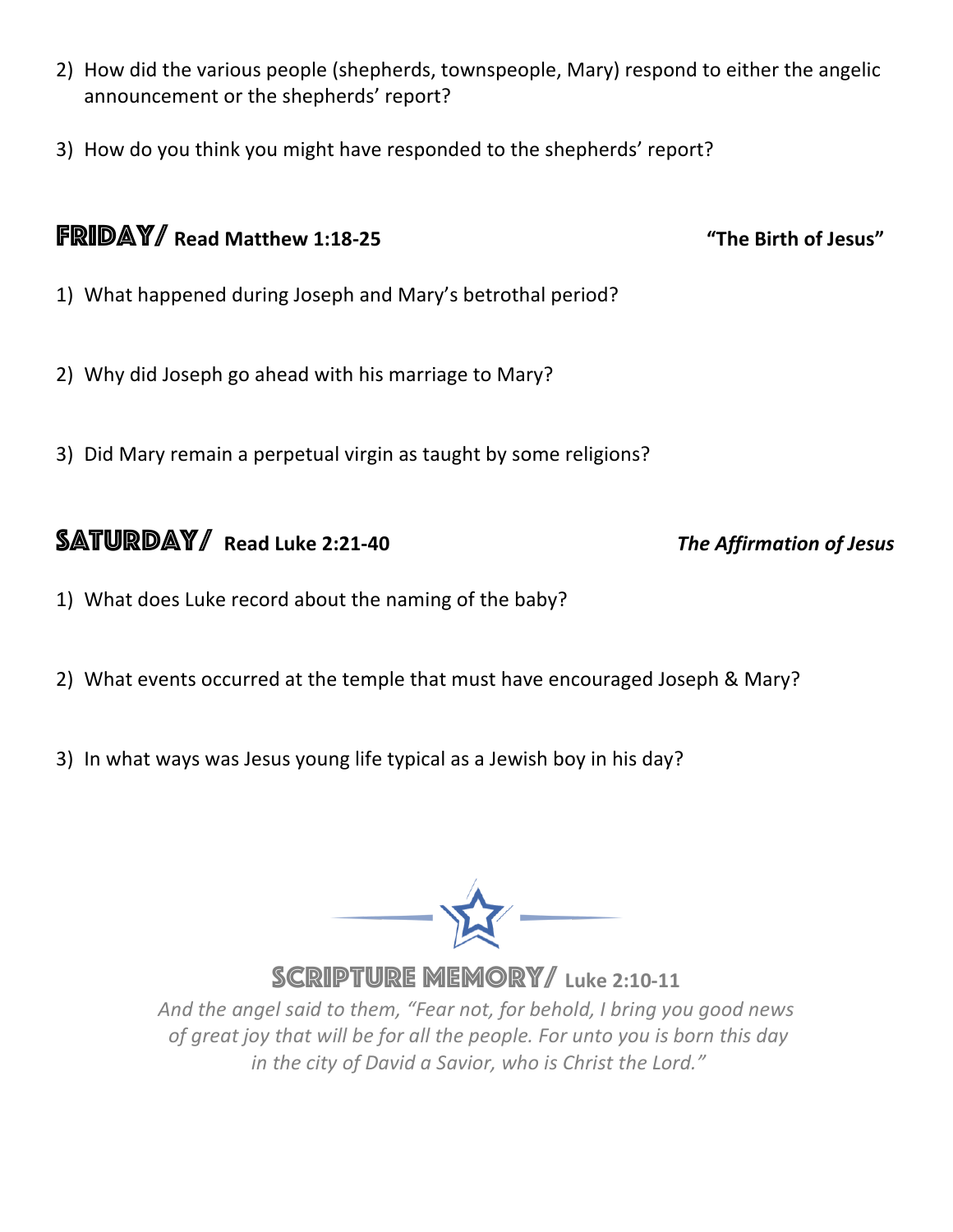## Week 4: HEAVENLY HOSTS, PRAISING GOD (December 18-23)

#### MondaY/ **Read Hebrews 1:1-14** *Jesus is Superior!*

1) Why is Jesus superior to the angels? How is He described and explained in verses 2-4?

2) What are the angels to do? How are they to respond to the Son?

3) How do verses 8-12 help us see clearly that Jesus is God?

4) According to verse 14, what additional work do the angels accomplish?

Tuesday/ **Read Psalm 89** *Worship & Praise God for Who He Is!*

1) What are some of the various things for which the Psalmist gives thanks and praises God?

2) Is there a main theme or particular attribute of God that you see emphasized in this Psalm?

3) How can/should this Psalm motivate you to praise and thanksgiving?

Wednesday/ **Read Psalm 9** *Worship & Praise God Continually!*

1) In what ways are we to worship God? How is worship described in this Psalm?

2) What warnings do we see in this Psalm?

3) How do these warnings help to inform our thinking about worship?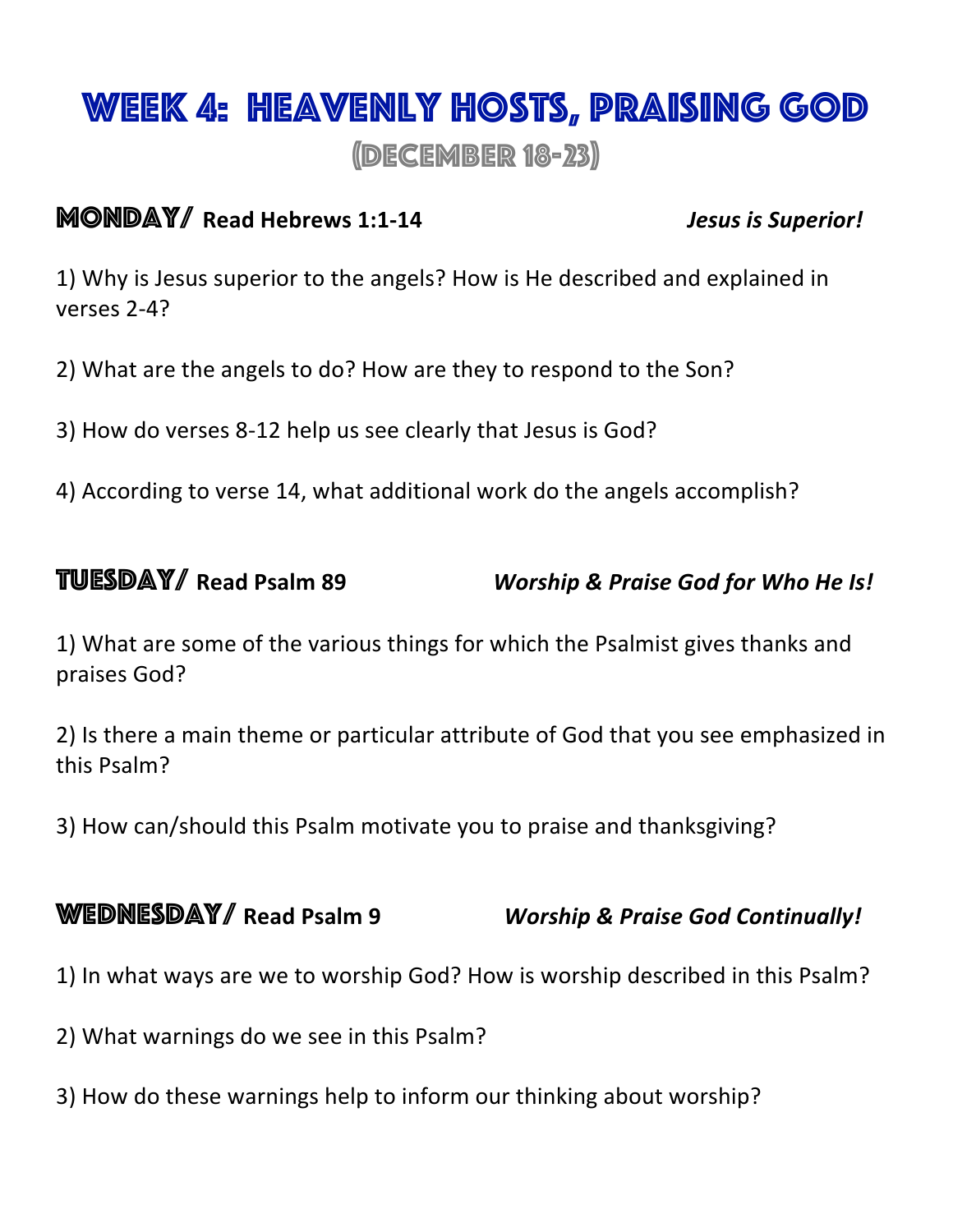#### ThursdaY/ **Read Psalm 98** *Worship & Praise God for What He Has Done!*

1) What has God done that should motivate us to praise, worship, and thanksgiving?

2) How is creation pictured in this Psalm?

3) How does this Psalm inform our thinking about worship and our response to God?

Friday/ **Read Psalm 100** *Praise & Worship Must Include Thanksgiving!*

1) Why should we enter His gates with thanksgiving and His courts with praise?

2) How does this Psalm describe God and His relationship with His people?

3) How should we respond to the truth presented in verses 3 and 4?

#### Saturday/ **Read Psalm 150** *Let Everyone Praise the Lord!*

- 1) According to verse 2, why should we praise the Lord?
- 2) In what ways is your life marked by praise and worship?
- 3) How can you encourage those around you to continually worship the Lord?



**SCRIPTURE MEMORY/ Psalms 9:1-2** I will give thanks to the LORD with my whole heart; I will recount all of your wonderful deeds. I will be glad and exult in you; I will sing praise to your name, O Most High.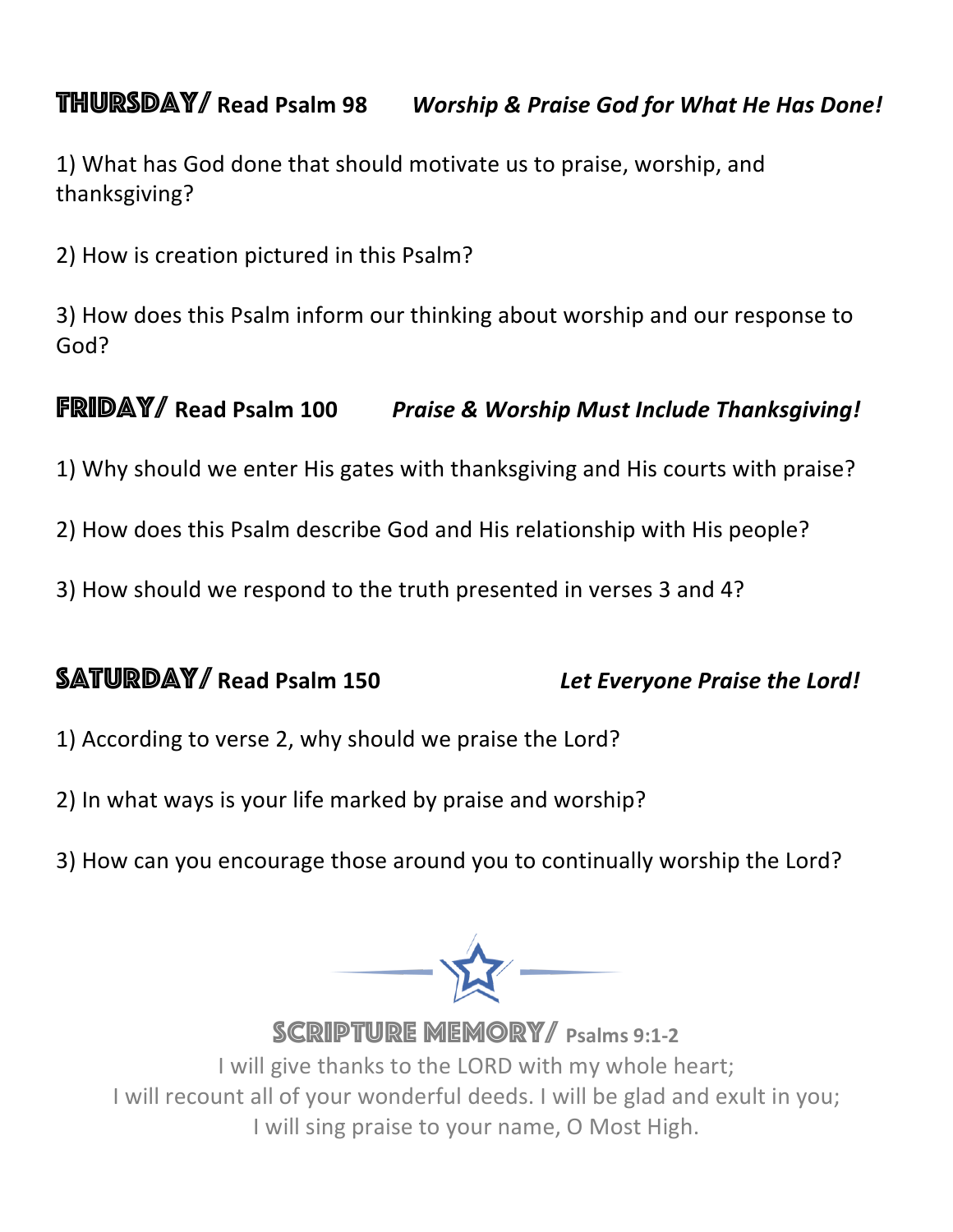### Week 5: WISE MEN STILL SEEK HIM

(Decebmer 25-30)

### MondaY/ **Read Exodus 4:18-23** *Many Reject and Do Not Seek the Lord*

- 1) According to verse 22, what is Israel?
- 2) How is the final plague a direct response to Egypt's sin of enslaving Israel?
- 3) What is Moses supposed to do when he gets to Egypt?
- 4) Who is with Moses to empower Him?

#### TUESdaY/ **Read Hosea 11:1-5** *God Rescues & Israel Rebels*

- 1) What did God do for Israel? How did Israel respond?
- 2) What has God done for us? How should we respond?

#### WEDNESdaY/ **Numbers 24:15-19** *A Ruler Will Rise from Israel*

1) Balaam was a wicked man and yet God used him to reveal truth. What does this teach us about God?

2) What do we learn about this ruler that will come from Israel?

#### THURSdaY/ **Read Micah 5:1-5** *God Reveals the Birth Place of the Messiah*

1) What do we learn about this ruler? What is He like? What will He do?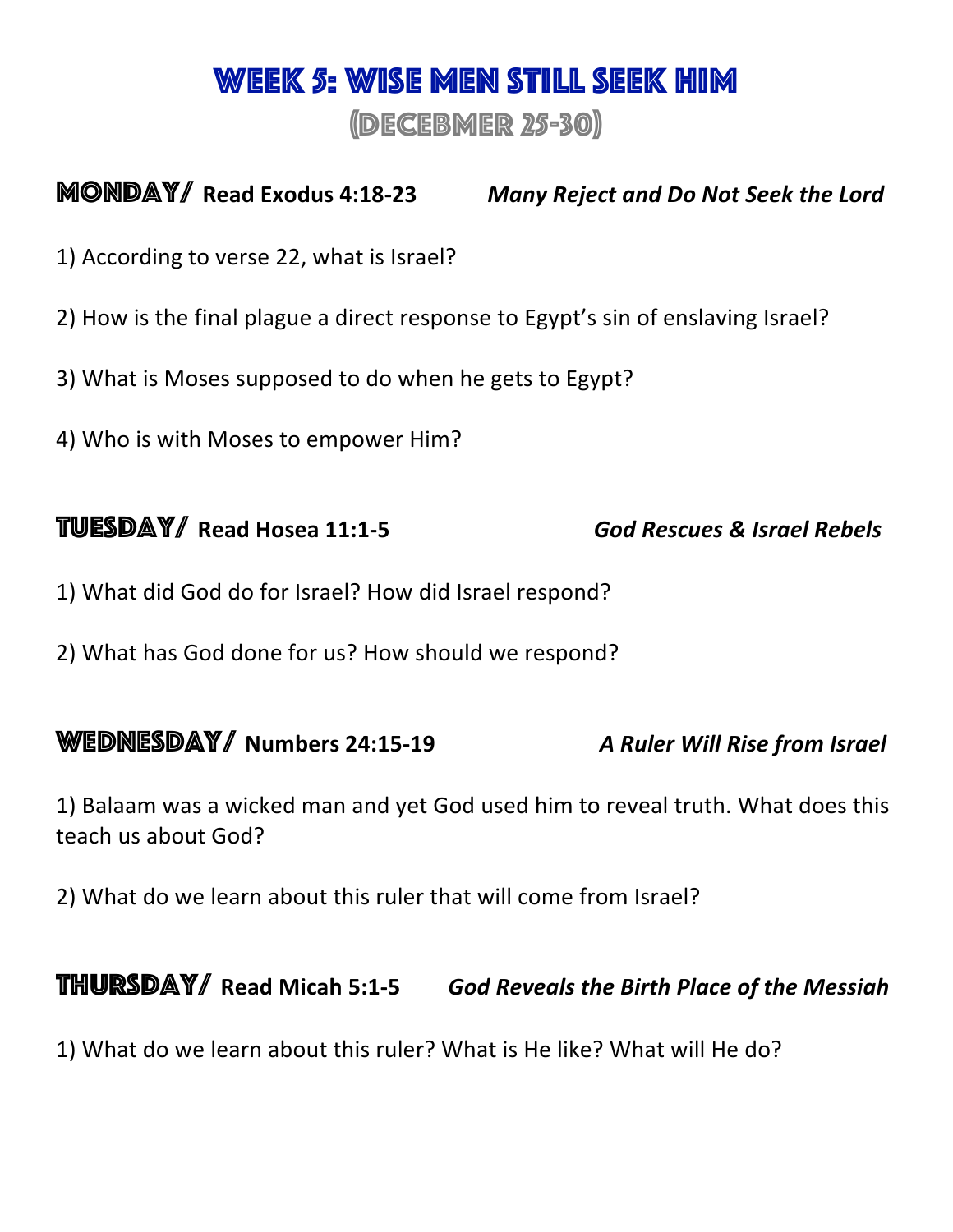2) We know from Matthew 2:1-12 that the Jews (and then Herod) came to understand the significance of Micah 5. Obviously, God is not afraid to let men and Satan know His plan. Was Herod able to alter or stop the plan of God?

### FRIdaY/ **Read Daniel 2** *Daniel Knows the True Source of Wisdom*

- 1) What did the king ask of his "wise men" (verses 1-9)?
- 2) What is ironic about their answer to the king in verse 11?
- 3) From verses 20-23, where does wisdom come from?

### SATURdaY/ **Read Matthew 2:1-12** *The Wise Men Come to Jesus*

- 1) Why was Herod troubled?
- 2) How did the wise men respond to Jesus? What did they do?
- 3) How can we learn from and follow their example?



**SCRIPTURE MEMORY/ Matthew 2:1-2** 

*Now after Jesus was born in Bethlehem of Judea in the days of Herod the king, behold, wise men from the east came to Jerusalem, saying,* "Where is he who has been born king of the Jews? For we saw his star when it rose and have come to worship him."